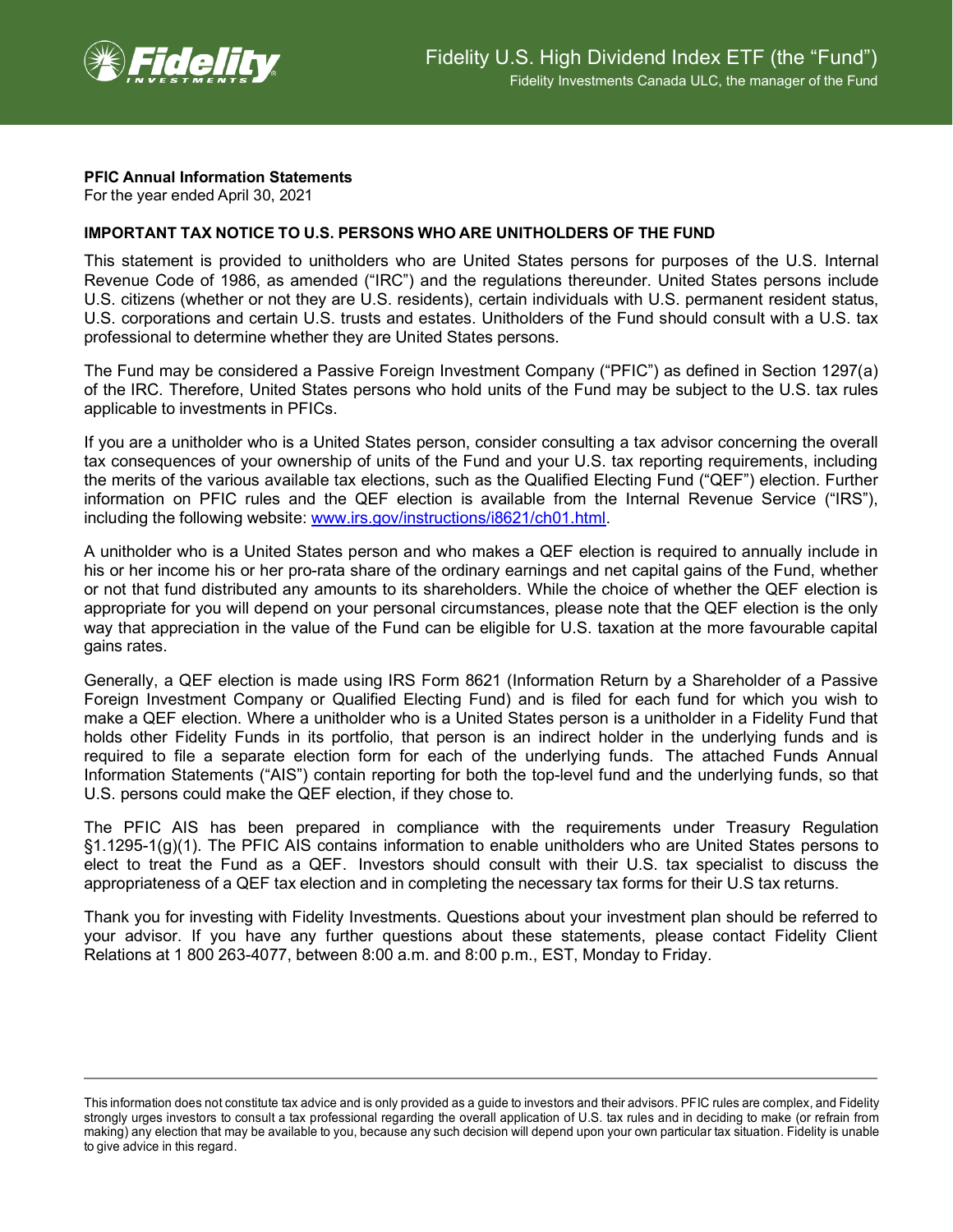

## **PFIC Annual Information Statements (US\$)**

For the Fund's PFIC taxation year ended April 30, 2021

- 1. This Information Statement applies to the PFIC taxation year of Fidelity U.S. High Dividend Index ETF (the "Fund") commencing on May 01, 2020 and ending on April 30, 2021.
- 2. The per-unit, per-day amounts of ordinary earnings and net capital gains of the Fund and it's lower-tier Fund(s) as applicable, for the period specified in paragraph (1) are provided in the table:

| <b>FIDELITY FUND HELD DIRECTLY</b>                         |                                       |                                      | <b>ORDINARY</b><br><b>EARNINGS \$</b>            | <b>NET CAPITAL</b><br><b>GAIN \$</b>         |  |
|------------------------------------------------------------|---------------------------------------|--------------------------------------|--------------------------------------------------|----------------------------------------------|--|
| Fidelity U.S. High Dividend Index ETF                      |                                       |                                      | 0.00000000                                       | 0.00000000                                   |  |
| <b>FIDELITY LOWER-TIER FUNDS HELD</b><br><b>INDIRECTLY</b> | <b>ORDINARY</b><br><b>EARNINGS \$</b> | <b>NET CAPITAL</b><br><b>GAIN \$</b> | <b>FUND'S U.S. TAX YEAR</b><br><b>COMMENCING</b> | <b>FUND'S U.S. TAX</b><br><b>YEAR ENDING</b> |  |
| Fidelity U.S. Money Market<br><b>Investment Trust</b>      | 0.00000000                            | 0.00000000                           | May 01, 2020                                     | April 30, 2021                               |  |

To determine your pro-rata share of the amounts of ordinary earnings and net capital gains of the Fund and each of its lower-tier fund(s) held directly and indirectly, as applicable, multiply the per-unit per-day amounts indicated above by the number of units of the Fund held and the number of days you held the units during the Fund's PFIC taxation year.

Here is an example to illustrate the calculation using the per-unit, per-day factors.

You own 100 units of Fund A from the period May 1, 2020 through October 31, 2020. You purchased an additional 100 units of Fund A on November 1, 2020. You did not sell any units of the Fund at any time during the year. Fund A has a PFIC taxation year end of April 30, 2021.

The Fund's ordinary earnings were \$0.001 per unit, per day.

Result: Your ordinary earnings for 2021 of the directly held fund are  $($0.001 * 183 \text{ days} * 100) + ($0.001 * 180 \text{ days} * 200) = $54.30$ 

Use the same calculation method in the example above, to determine your pro-rata share of the amounts of ordinary earnings and capital gains for any applicable lower-tier Fund(s).